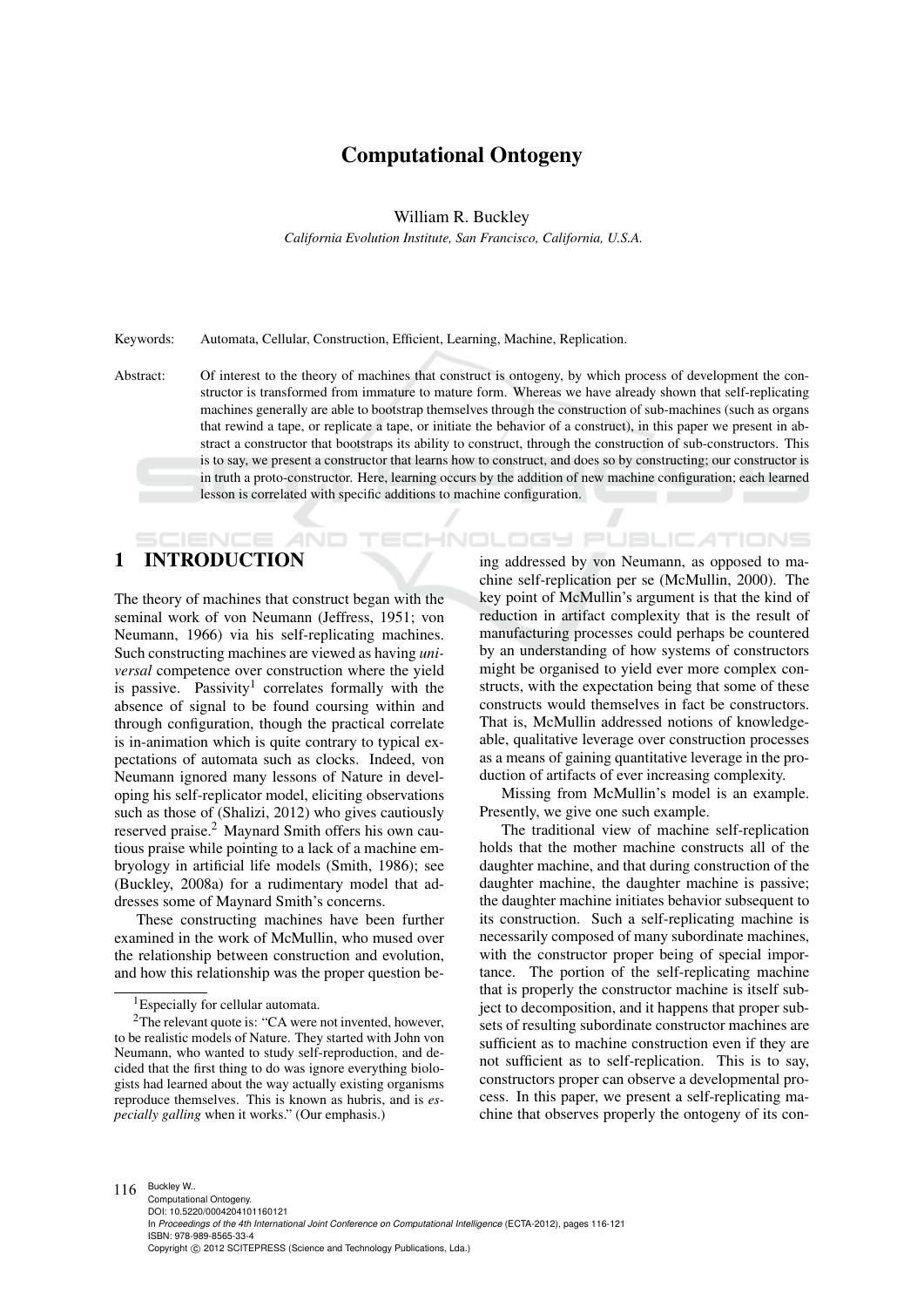

Figure 1: High-level architectural depiction of a von Neumann self-replicator. Each of the four organs shown in the figure is composed entirely of stages, arranged with input at figure top, and output at figure bottom, except for the R/W Arm, where stages are arranged from left to right. The arrows show major signal paths within the configuration, and the capital C symbol represents a confluent state, and so a point of signal duplication. Additional stages are added to the left edge of the TL,  $TL'$  and C Arm organs; the construction arm has no access to the R/W Arm organ. No sense of scale should be inferred from this drawing.

structor, and this in addition to the otherwise general ontogeny of the self-replicating machine as a whole (Buckley, 2008a). In accomplishing this ontogeny, our machine acquires new configuration, thereby increasing the set of configurations that the machine can construct; our machine learns to construct, and does so by constructing and incorporating into its own configuration that newly constructed configuration which represents those lessons. Further, the set of instructions acceptable from tape correspondingly increases.

Our example self-replicating machine is implemented in von Neumann 29-state cellular automata (von Neumann, 1966), and has physical characteristics common to such machines. In particular our machine reads its tape twice, has distinct construction and tape replication phases of its behavior and suffers the consequences of destructive reading of its tape. For a thorough and yet succinct review of the characters of state types and their interactions within von Neumann cellular automata, see the opening three paragraphs of (Buckley and Mukherjee, 2005). For discussion of types of signal, see (Burks, 1970) or (Buckley, 2008b).

## 2 ABSTRACT SELF-REPLICATOR DESIGN

We should like to make as concrete as possible the design of this configuration, so as to strengthen reader understanding of the details of our model of con-



Figure 2: Abstract structure of the *stage*. A stage is composed of a general recogniser followed by a (large) pulser. Stages generally emit a series of one to five signals for each accepted signal.

structor ontogeny. To assist with this goal, we give a self-replicating configuration that has a rather regular structure, this serving to simplify reader understanding of configuration behavior. This configuration is composed of exactly four different types of sub-configuration: multiple copies of one kind of signal processor (emits a set of signals in response to acceptance of a specific, *recognised* signal; this organ is called a *stage*), a single read/write arm (allows reading and writing of the tape), a single construction arm (allows for the alteration of state class of target cells, and for the articulation of space traversal for construction signal), and simple signal paths (constructed largely of cells set to one of the four ordinary transmission states, with the occasional confluent cell for signal duplication). The sequential acceptance of signals by stages yields a further abstraction, in that the configuration behaves according to a microprogram. This microprogram is expressed as the signaling that is generated by the various stages comprising the configuration. A block diagram of this self-replicator is given in figure 1.

A stage is a combination of a signal pulser and a signal recogniser; see (Thatcher, 1970) for a description of each of these two organs. An understanding of the detailed operation of stages is not critical to understanding of our thesis regarding machine ontogeny; such understanding is amply served by knowledge of the relationship between signal acceptance and signal generation, that generation follows acceptance. Instead, the point critical to our thesis is the set of states used to build these two organs, a point we explore later in this paper. We see the stage abstractly diagrammed in figure 2. Stages serve the purpose of translation, bringing about a sequence of operations in response to a specific signal, and in so doing yield the conversion of instruction found on tape into purposeful construction and articulation signal.

The various pairings of signal recogniser and pulser, the stages of the self-replicator, are organised into four groupings, these correlating to all portions of the configuration save the construction and read/write arms, proper, and the lowly signal paths. Two of the groupings yield signals that direct articulation of the two arms; the *C Arm* organ and the *R/W Arm* organ. A few of the signals accepted by the stages of the C Arm organ serve not articulation but construction.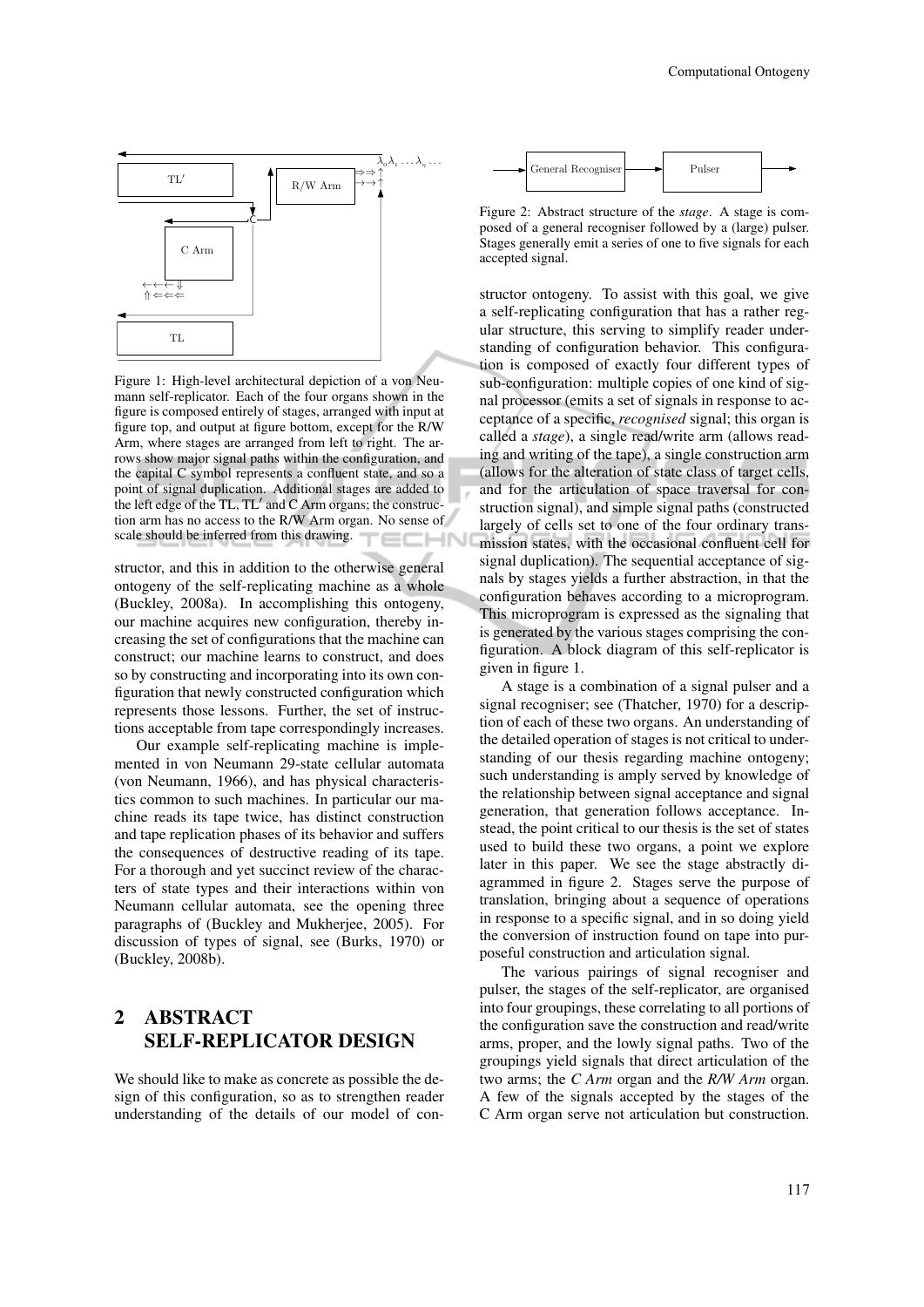

Figure 3: Tree structure of the TL and TL' languages. Edges of the graph are labeled with the corresponding value of input read from tape. For each node ν, the successor nodes are numbered  $2v + 1$  (for inputs of value zero) and  $2v + 2$ (for inputs of value 1).

The other two groupings serve the tape read and instruction translation processes, proper; they define a language by which the tape is read, and instructions discerned. It is these latter two groupings of stages that are of prime concern here in this paper, and define the  $TL$  and  $TL'$  organs. For our self-replicator, the reading of the tape occurs by a sequential alternating pattern of TL generation, followed by TL' recognition. The TL organ generates signal that is then used to read the tape, and so by consequence of von Neumann destructive reading yields generation of  $TL'$  signal, that is then recognised by the TL' organ. Upon such signal recognition it is trivially possible to discriminate between the reading of a one bit and the reading of a zero bit, and as we have already said that any one stage accepts only one signal, it is clear that for each TL' signal, there is one and only one stage that accepts the signal; no two  $TL'$  stages point to any one TL stage, and no two TL stages point to any one  $TL'$  stage. This implies that the stages of  $TL$  are arranged in a binary tree structure; the first three levels of the tree are shown in figure 3. Traversal of the tree always begins at the root, with signal  $TL_0$ . Traversal of the tree terminates at level six, where an instruction from tape is accepted. Terminal nodes in the tree are numbered 31 through 62, inclusive. Figure 4 shows the organisation of stages in the  $TL$  and  $TL'$  organs,

| $TL'_0$         | $R_f$ W <sub>0</sub> H <sub>f</sub> IC <sub>1</sub>    |  |  |  |  |  |
|-----------------|--------------------------------------------------------|--|--|--|--|--|
| $TL_0$          | $R_f$ $H_f$ $IC_2$                                     |  |  |  |  |  |
| $TL_1'$         | $R_f$ W <sub>0</sub> H <sub>f</sub> IC <sub>3</sub>    |  |  |  |  |  |
| $TL_1$          | $R_f$ $H_f$ $IC_4$                                     |  |  |  |  |  |
| $TL'_{2}$       | $R_f$ W <sub>0</sub> H <sub>f</sub> IC <sub>5</sub>    |  |  |  |  |  |
| TL <sub>2</sub> | $R_f$ $H_f$ $IC_6$                                     |  |  |  |  |  |
| $TL_3'$         | $R_f$ W <sub>0</sub> H <sub>f</sub> IC <sub>7</sub>    |  |  |  |  |  |
| $TL_3$          | $R_f$ $H_f$ $IC_8$                                     |  |  |  |  |  |
|                 |                                                        |  |  |  |  |  |
| $TL_{43}$       | $R_f$ W <sub>0</sub> H <sub>f</sub> IC <sub>0</sub> OD |  |  |  |  |  |
|                 |                                                        |  |  |  |  |  |

Figure 4: Organisation of stages in the TL' organ. Implied is that signal  $IC_0$  triggers generation of  $TL_0$  by the TL organ. Notice that only for TL' signal is there call to generate instruction that brings the writing of a zero  $(W_0)$  upon the tape; this accounts for the destructive read of zero.

and the microprogram for a few stages of the  $TL'$  organ.

We should mention that the  $TL'$  organ has exactly twice as many stages as has the TL organ. Also, the signal emitted by a TL' stage that acts as a trigger to bring subsequent emittance of TL signal is itself not a member of the TL/TL' set of signal. Instead, this trigger signal is of an internal code (IC) which is quite different from  $TL$  and  $TL'$  signals.

We may see how the sequence of  $TL \rightarrow TL' \rightarrow TL$  $\rightarrow$  TL'... yields reading of an instruction from tape and translation of that instruction into either construction arm articulation signal or cell state construction signal. We see that the instruction  $\langle 011001 \rangle$  is read with the sequence  $[TL_0 : TL_1 : TL_4 : TL_{10} : TL_{21}]$ : TL43]. This is to say that in reading the instruction  $\langle 011001 \rangle$ , the TL organ is directed to generate the foregoing sequence of signals. The origin of this direction is the  $TL'$  organ. For each  $TL'$  signal recognised, a corresponding set of signals is issued. These issued signals direct the extension and retraction of the read/write arm and the return signal path, any necessary repair to tape (owing to destructive read), any signal corresponding to construction arm articulation and construction, and the next TL signal to issue.

The mechanism of destructive read is simple enough. In our implementation (which differs slightly from that of von Neumann), a special signal  $\langle 100011 \rangle$  is used to actually read the bit as represented upon the tape. If the tape at the location of reading holds a representation of the value one, then the signal is returned unchanged. If however the tape at the location of reading holds a representation of the value zero, then a cell is constructed that represents the value of one, and the signal is changed, returning as  $\langle 1 \rangle$ . It is this alteration of read signal that is responsible for the conversion of TL signal to  $TL'$  sig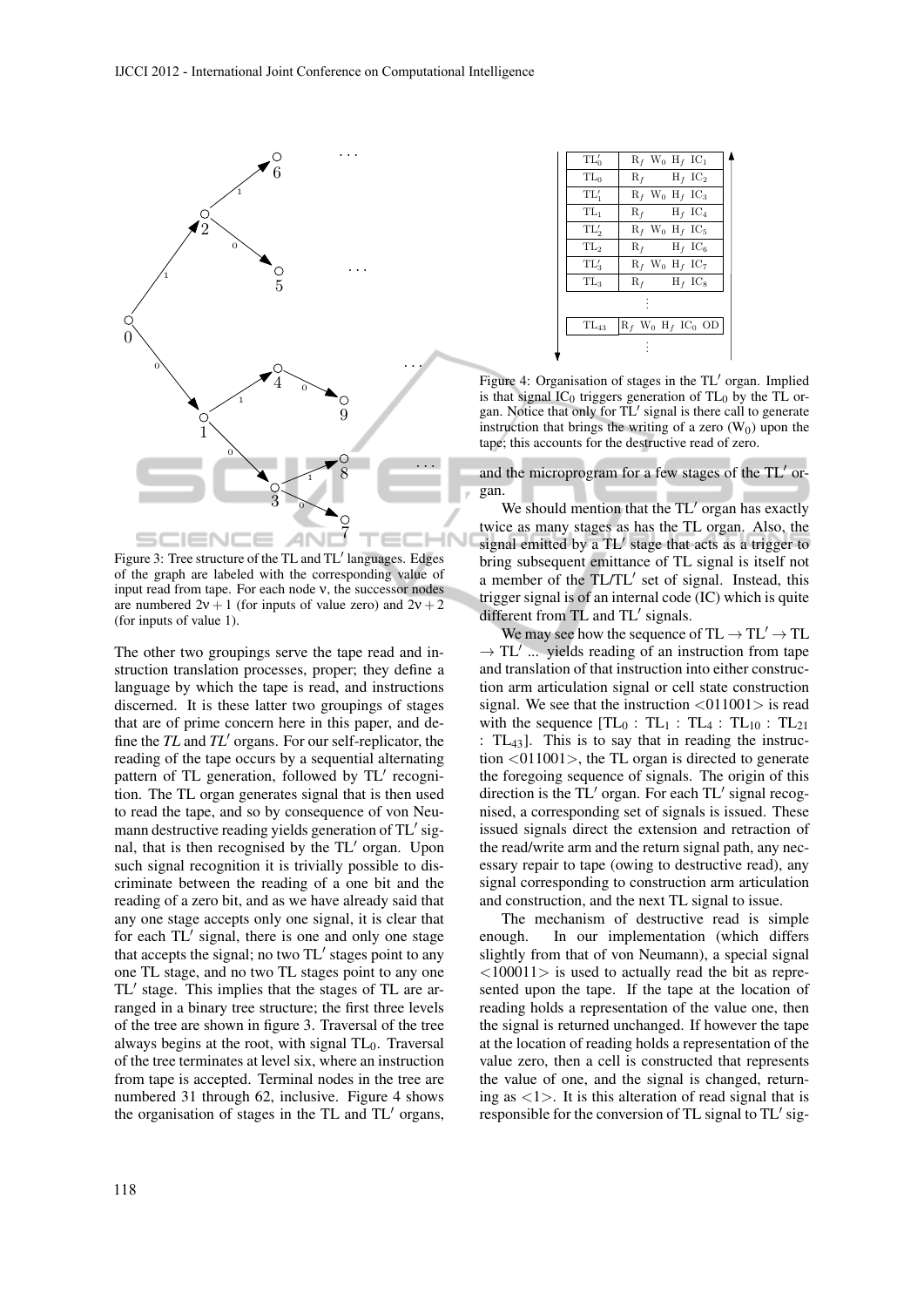nal. So, for the previously given TL sequence, there will be generated in the read process the  $TL'$  sequence  $[TL'_0 : TL_1 : TL_4 : TL'_{10} : TL'_{21} : TL_{43}]$ . We see that in reading bits valued at one, the corresponding TL signal is unaltered, and that for zero valued bits, the TL signal is altered to  $TL'$  signal; the  $TL'$  organ accepts both  $TL$  and  $TL'$  signal.

This is the location in the text at which the key point of our thesis comes into view. It is clearly the case that only those instructions on tape that are represented within the read sequence of the set of stages comprising the  $TL'$  organ will be accepted by the configuration. Further, if it so happens that the set of states of which any stage is composed is itself a proper subset of the states available for construction, then the constructor need be able only to construct that proper subset of states in order to construct a stage, and hence for the machine to observe ontogeny. Von Neumann configurations are composed generally of nine passive states, yet it happens that for the  $TL$ ,  $TL'$  and  $C$ Arm organs of our self-replicator, the stages and their interconnections are composed of only six of these states. It is therefore sufficient for the observation of ontogeny that our self-replicator be initially able to construct only these six states.

Of course, the reason for engaging in ontogeny is that the configuration needs be able to construct all nine passive von Neumann states in order to engage in the act of self-replication. The limit on usage of just six cell states applies only to those stages used in the construction of the TL,  $TL'$  and C Arm organs. For example, the stages of R/W Arm organ employ a different subset of six cell states. Thus, our current demonstration of constructor ontogeny, as opposed to the more general argument for self-replicator ontogeny given earlier (Buckley, 2008a).

While this has implications for the tree suggested in figure 3, that not all of the stages represented in the figure need be constructed at the start of machine behavior, the issue is more broad, for it is also true that the C Arm organ need only include stages sufficient to construction of these six states employed in construction of TL,  $TL'$  and C Arm organ stages, and therefore it too can exhibit ontogeny. Thus, we show directly and distinctly the ontogeny both of the control mechanism over construction, and of the mechanism of construction itself. While we do not take effort in this paper to show the result, it happens that within the given model one may even observe ontogenic development of the R/W Arm organ, at the cost of using exactly one perfect signal crossing organ; see (Buckley, 2008b) for a discussion of signal crossing in von Neumann cellular automata.

| 000000 | RX         | 010001 | LUR        |
|--------|------------|--------|------------|
| 000001 | RR         | 010010 | DX         |
| 000010 | <b>RUX</b> | 010011 | DR         |
| 000011 | <b>RUR</b> | 010100 | <b>DRX</b> |
| 000100 | <b>RDX</b> | 010101 | <b>DRR</b> |
| 000101 | <b>RDR</b> | 010110 | DLX        |
| 000110 | UX         | 010111 | <b>DLR</b> |
| 000111 | UR         | 011000 | TM         |
| 001000 | ULX        | 011001 | OD         |
| 001001 | ULR        | 011010 | OL         |
| 001010 | URX        | 011011 | OR         |
| 001011 | URR        | 011100 | OU         |
| 001100 | LX         | 011101 | CN         |
| 001101 | LR         | 011110 | SD         |
| 001110 | LDX        | 011111 | SL         |
| 001111 | LDR        | 100000 | SR.        |
| 010000 | LUX        | 100001 | SU         |

Figure 5: Code assignments for instruction set of selfreplicator. Codes for construction arm articulation come in four groups of six signals. The six signals are, for each group, of a symmetrical nature. For instance, RX is *right extend*, and RR is *right retract*. Similarly, DX is *down extend*, and DR is *down retract*. For rounding corners, we see that ULX is *up-to-left extend*, ULR is *up-to-left retract*, and LDR is *left-to-down retract*. TM is the *tape mark*, and partitions the code assignment list into two parts, with construction arm articulation codes coming before the codes for configuration construction. Extension always increases the length of the construction arm, and retraction always reduces the length of the construction arm.

## 3 ONTOGENY OF A **CONSTRUCTOR**

We have now to address the length of instructions on tape. For the example self-replicator, it happens that universal articulation (over all quadrants) is necessary to our model of ontogeny. Therefore, it is necessary that the constructor support a total of 24 different motions, thus necessitating at least 24 different instruction codes on tape. The need for constructing nine state types increases the required instruction code count to 33, and the addition of a Tape Mark symbol stretches the number to 34 different codes required to express a configuration description on the tape. We see in figure 5 the instruction codes assigned for these 34 different operations; hence the six levels of the binary tree suggested in figure 3.

The six von Neumann states necessary to construction of stages employed in the TL,  $TL'$  and C Arm organs are the four ordinary transmission states  $\{\leftarrow, \uparrow, \rightarrow, \downarrow\}$ , the confluent  $\{C\}$  state and the downward pointing special transmission state  $\{\Downarrow\}$ . Therefore, those stages that correspond to the instruction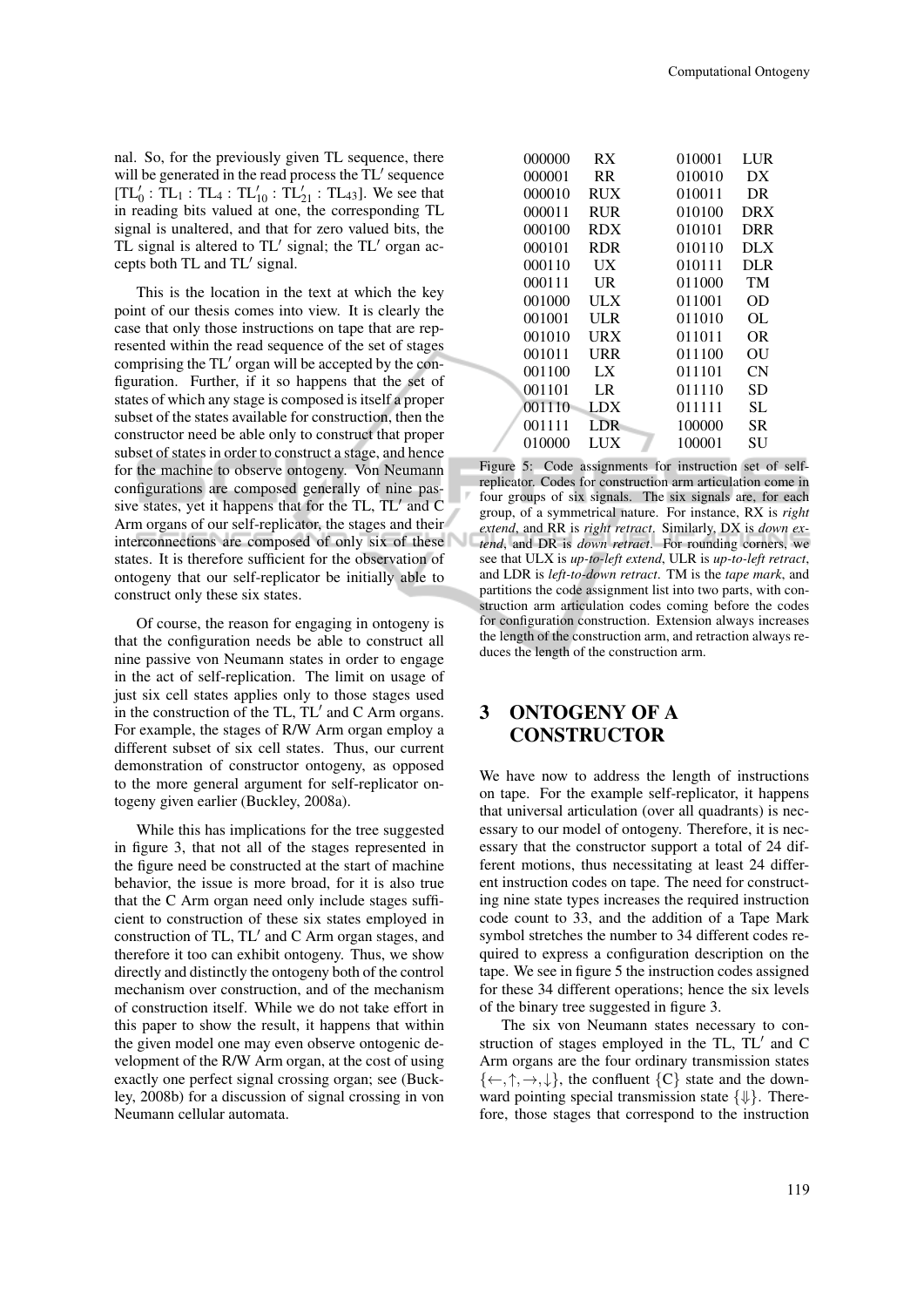codes for the special transmission states  $\{\Leftarrow, \Uparrow, \Rightarrow\}$ need not be represented in the  $TL$ ,  $TL'$  and  $C$  Arm organs. Indeed, the TL stages corresponding to the signals  $\{TL_2, TL_5, TL_{11}, TL_{23}, TL_{47}\}$  need not be constructed prior to configuration start, nor need the  $TL'$ stages corresponding to these signals be constructed prior to configuration start. Further, the  $TL'$  stage corresponding to signal  $\{TL_{46}\}\)$  does not need to be constructed prior to configuration start. Clearly, corresponding stages from the C Arm organ also need not be constructed prior to configuration start, for a total of 19 stages that need not be constructed prior to the start of configuration behavior.

Thus, the machine begins its behavior with construction competence restricted to those states of which TL,  $TL'$  and C Arm stages are comprised, and completes its behavior having acquired unrestricted construction competence

By placing upon the tape a description of these stages (that are missing from the initial state of the configuration), all of these stages can be added to the configuration post-initiation of behavior. This yields an increase in the number of instructions acceptable from the tape. Careful design of the interface of stage to signal line allows the stage to be fully constructed before it is linked into the corresponding organ, and the acceptance of signal in a highly discriminatory way ensures that no spurious signal is generated during ontogeny. The configuration remains well behaved throughout any and all ontogeny.

#### 4 DISCUSSION

Simply put, ontogeny is genome-governed development.

Development is the acquisition of new features, be they physical or otherwise. For biological organisms, ontogeny is very complex, with many sources of information giving their affect ultimately to biological metabolism, and this metabolism yielding emergent features, like hands and eyes and legs and hearts. It is commonly understood that biology sees the genome not as a blueprint but as a recipe, and yet we know that those recipes are sufficiently regular that resemblances between generations of individuals is strong, if not uncanny. We suggest that there is within that recipe a hint of blueprint, yet.

This leads to justification of our model. In this case, the blueprint analogy is strong. Indeed, for typical von Neumann self-replicators, the description is exactly a blueprint; the state of every cell is strictly mapped, and instructions to construct these cells are placed within a bed of other instructions that direct

space articulation of the construction arm. It becomes a real challenge to show how such a machine can develop from an immature state into a mature state. The use of stages to represent the means to control machine function allows the machine to be partition-able down to the level of the stage; the proper function of any one stage is not dependent upon the proper function of any other stage. Stages are mutually independent, and yet by combining them, higher-order functionality is obtainable, all according to the programming (accepted and emitted signals) represented within constructed stages; self-replication becomes an emergent property of the machine.

In the von Neumann model of machine selfreplication, machine M has a description of itself D expressed in a language L that is accepted by M, with acceptance of D by M yielding construction of another M and another D. Further, the (daughter) copies of M and D are placed adjacent to each other in the same pose as was assumed by the original (or parent) M and D. The important point is that D is a complete description of M; it has not more nor less information than is needed to describe M in the language L. M and D represent a distribution of total complexity for the system M(D).

In our model, we alter that complexity distribution, by placing more information about M into the description D, thus reducing the complexity of M and increasing the complexity of D, and we do so in such a way that M is able still to construct modifications to itself. We suggest that the development of biological zygotes is more than analogous with the ontogeny expressed in our model; the chief differences are perhaps in complexity of process as opposed to fundamental difference of process.

### 5 CONCLUSIONS

Ū

We have presented in abstract a self-replicating machine that observes ontogeny, demonstrating a direct link between development and learning within automata. We have also shown that there are pathways of construction that facilitate the development of constructors from a state of restricted construction competence to a state of unrestricted (general) construction competence.

The architecture of our example self-replicator is sufficiently flexible that it may provide a useful framework for the modeling of open-ended evolution within machines.

One may see also within the architecture of our example self-replicator the suggestion of an alternative cellular automata architecture, one based upon